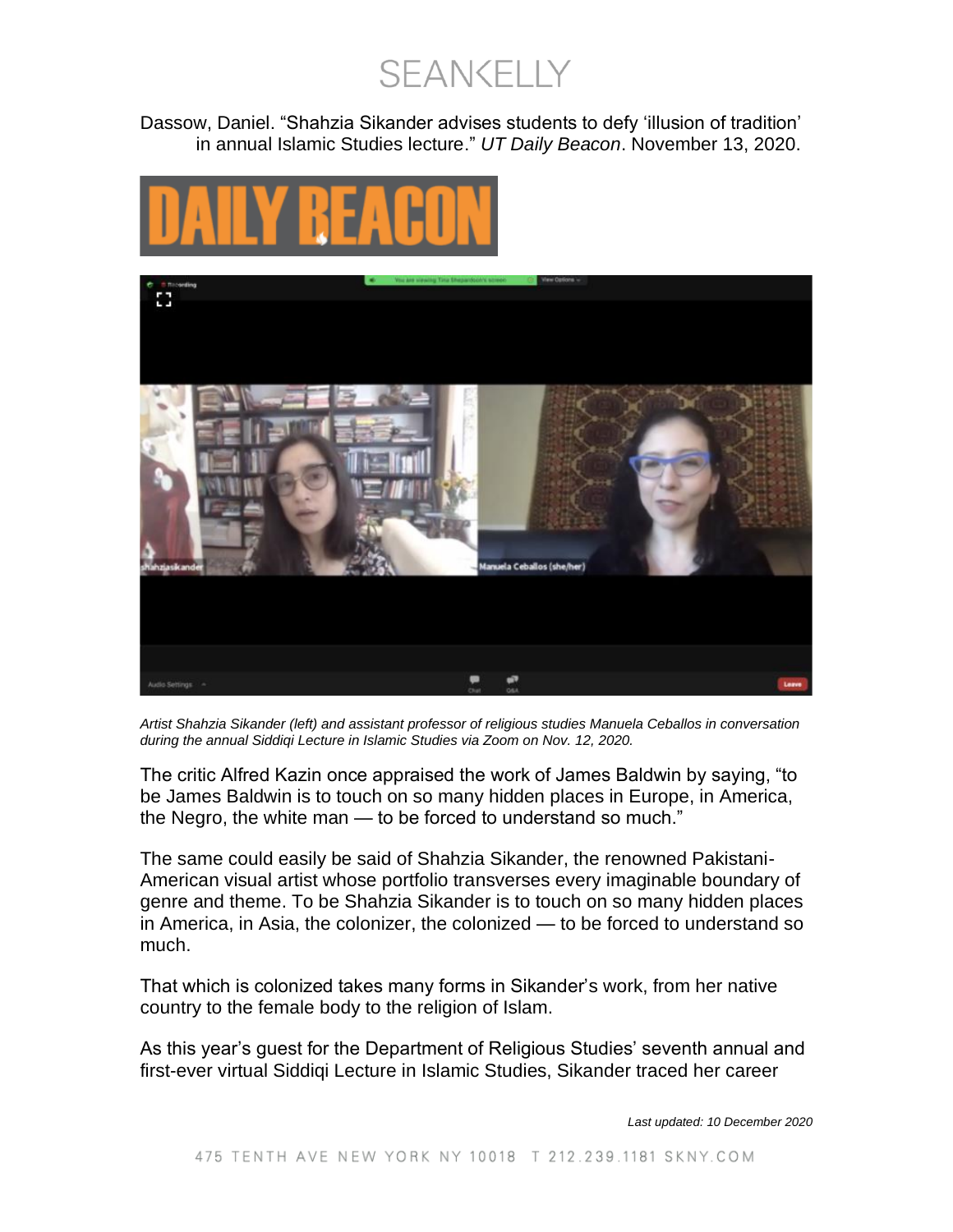**SFANKELLY** 

from its origins in Indo-Persian miniature painting in Pakistan through its many evolutions of medium and scale after her move to the United States.

She is the past recipient of a MacArthur "Genius Grant" and her work has been exhibited in galleries and museums in dozens of countries around the world.

Sikander is the first visual artist to be featured in the lecture series, after six previous speakers who were all scholars of religion.

However, it is no accident that Sikander was chosen to speak in a series by and for academics. Her artwork is deeply rooted not only in history, but in the critical intersections of gender, race, sexuality, religion and politics, with certain artworks analyzing all of these fields of study at once.

Her works operate on a global scale and are also stunningly intricate and colorful, managing to be a pleasure both for the eye and the mind.

In a 70-minute pre-recorded conversation with Manuela Ceballos, an assistant professor of religious studies who specializes in Islam, Sikander explained that the intricacy of her work is owed to her early training in the genre of miniature painting at the National College of Arts in her home country of Pakistan.

The genre of miniature painting, a source of national pride for Pakistan, had largely fallen out of favor with younger artists by the time Sikander entered art school in the 1980s.

"Miniature painting, with its unresolved national status, almost like a deep stigma, captured the paradox of culture and nationalism far more than any other discipline at the National College of Arts in the shifting geopolitical landscape of the 80s," Sikander said. "It was mostly mired in its prevalent iterations of tourist kitsch much more than in its indigenous status, and it had been declared derivative."

Sikander's work in the genre, notably her 1990 breakout piece entitled "The Scroll," which depicts the artist as a ghostly female form moving through a panorama of her childhood home, introduced new possibilities of its use to both uphold and subvert traditional depictions of women and religious and cultural icons.

"My work was very influential for a whole generation of artists," Sikander said. "It was signaling back that miniature painting was viable, valid."

Though she has since expanded into diverse genres of visual art, from sculpture to portraiture to photography and mosaics, Sikander still reserves a special place for the ancient art of miniature paintings, which, she informed the Zoom webinar audience, are often about the size of a sheet of notebook paper and are bafflingly detailed.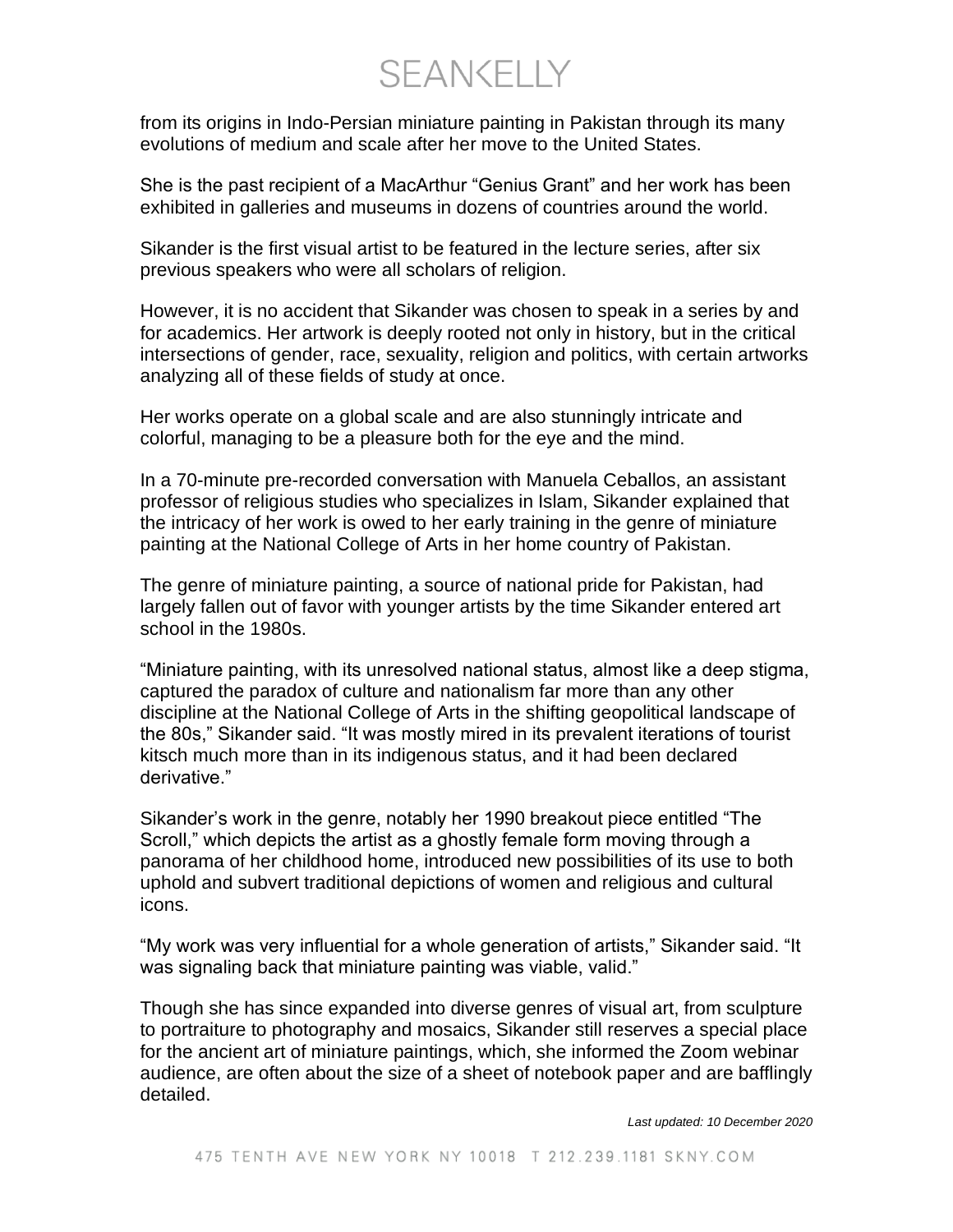SEANKELLY

The genre of the miniature painting has often been seen as what Sikander termed a "Pakistani nationalistic art form," though she has resisted this association through her work, which often breaks with tradition more than it upholds it.

As she experimented more with the political and cultural themes of her miniatures, she realized how the genre could create powerful statements and transcend its reputation as simply ornamental.

"The spontaneous nature of it was disrupting the very perfect or this projected precious notion to the miniature," Sikander said. "So I was questioning this preciousness that is being projected onto a very, for me, intellectually exciting genre. Why do we have to talk or think of it always in terms of something decorative or beautiful or something that is precious?"

In fact, much of Sikander's career has been dedicated to questioning and dismantling the definitions that others have tried to place on her art.

When she moved to the United States in 1993, where she received a master's degree at the Rhode Island School of Design and where she resides today, Sikander felt a pressure to produce art that would represent the brand of otherness that her new home placed on her.

Her artwork began to reflect a concerted effort to break away from these expectations.

"With the distance from home, the process of self-actualization came into focus," Sikander said.

"The new work started to resist the straightjacketing that I encountered in terms of my biography. Who I was, what I represented beame limited constructs, and the burden projected onto me to represent a culture felt not just unfair but almost alien, becoming the other."

Now, as she began breaking into other mediums, her iconographies took less traditional forms, becoming more androgynous, more chaotic, less pretty and complete. As Sikander says herself, the "order started to collapse."

The new iconography was less the result of her training or her identity as a Pakistani woman or an immigrant, but rather came from inside Sikander as she strove to deconstruct and reimagine historical norms. She says this has been the most exciting part of her career.

"Learning how to drop fear, embrace vulnerability, to live the true potential of the mind with all these burning questions was very exhilarating, so it wasn't just like I was simply creating new narratives in the miniature style," Sikander said.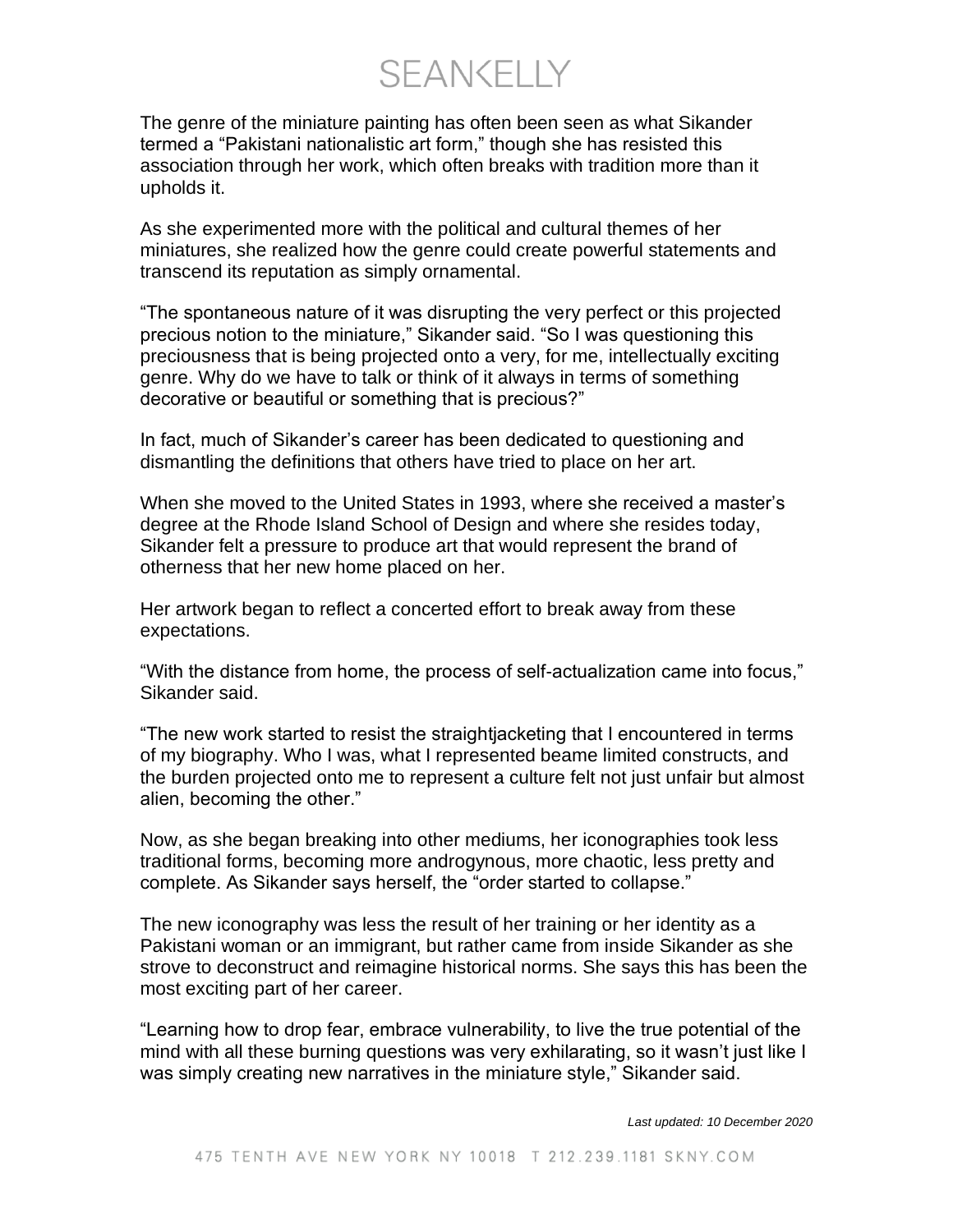**SEANKELLY** 

"It was really about digging deeper to really understand, 'how do you take ownership of tradition?' Or, 'what is this idea of tradition and how can iconography come from within,' which is not appropriated from older paintings."

Having outgrown the tired burden of identity, Sikander was free to follow her imagination to any medium and any scale it led.

For an artist who began in miniature paintings, Sikander's work has certainly not been bound by size. A recent mosaic commissioned by Princeton University stretches 66 feet up a wall of the campus's International Building.

A recent collaboration with Pulitzer-prize winning composer Du Yun features an immersive animation projected along 75 feet of wall space.

And Sikander's global audience is by no means miniature. A 2015 collaboration with Times Square Arts titled "Gopi-Contagion" flooded screens in the world's most visited tourist destination with Sikander's artwork from 11:57 p.m. until midnight every night in the month of October.

Sikander's portfolio is so diverse, so complex and so varied that it is impossible to capture in words. Prof. Ceballos herself had trouble finding the right way to describe what is indescribable about her guest's artwork.

"I'm just remarking how historically engaged and how deeply, there's something, I hesitate to say 'academic' because that's not the right word, but there's something so intellectually exciting as well as aesthetically exciting, so rich that I've just learned so much," Ceballos said.

Now 51, Sikander is turning her attention to a suite of projects that deal with dual themes of abundance and extraction. Recently, she adopted a sense of British wit to create a Christmas tree made entirely out of oil rig parts as a visual parody of the "gift" of oil from the Middle East to Western nations.

This kind of stylized political statement is only one among many controversies into which Sikander has dared to wade into with her art. Several of her pieces contain spiritual, silhouetted forms of the Prophet Muhammed, an artistic tradition with an ancient lineage that has garnered media attention amid the ongoing controversies surrounding offensive caricatures of the Prophet.

Like many people who grew up Muslim without speaking Arabic, Sikander says that her interaction with the language has been mostly through the senses of hearing and seeing, which is how she likes to integrate Arabic into her work.

"I've been interested in the visual dimension of the script itself, which is incredibly powerful and beautiful and has an incredible logic behind it," Sikander said. "Geometrically, it's so precise … the experiential, through visual and through

*Last updated: 10 December 2020*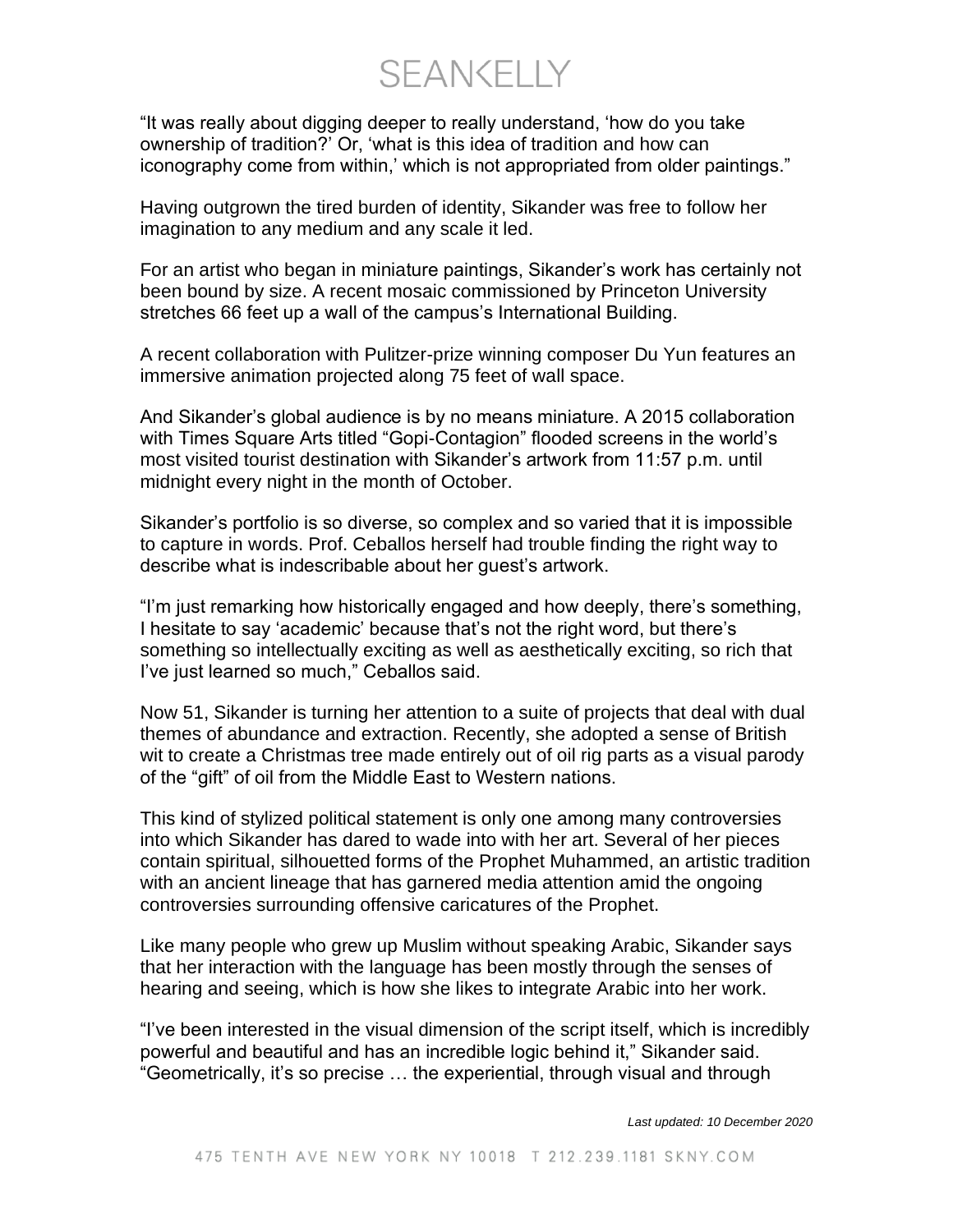SEANKELLY

recitation and through the sound, all of that collapses and gets used in some of the drawings that I make."

Drawing on sacred, ancient practices like Qur'an recitation and calligraphy and finding a way to make them new and exciting through her visual artwork is a hallmark of Sikander's career.

That she has dared to go into the heart of traditions that millions hold dear and to reinvent and subvert them in ways that feel newly sacred is likely to be her legacy as a transnational feminist artist.

Perhaps the most surprising claim of a lecture filled with questions of tradition (how it is made, who has authority over it, what it means to learn it and then break it) was Sikander's advice to students during the live Q&A session following the pre-recorded lecture.

Sikander called tradition an "illusion" and advised students not to become obsessed with it as so many young people do.

"Students think that there's some magic … 'how can I learn this tradition' and then, you know, it's going to give me a way of being in the world as an artist," Sikander said. "That fetishization towards tradition needs to be demystified … this illusion of the tradition is an ongoing journey for me, this idea of how you learn something in depth."

As its moderator, Prof. Ceballos ended the lecture with some level of difficulty. After a 70-minute conversation and a smattering of questions from the Zoom audience, she was tasked with putting the cap on a discussion that could last hours longer.

"The engagement that you have with all these various discourses makes it both endlessly rich and interesting, but we could talk forever about any of these particular subjects, right?" Ceballos said. "The engagement with politics and different movements, language and tradition and innovation and so on."

To see through Shahzia Sikander's eyes is to see so many things at once, to be forced to understand so many things at once.

Amid the many inconveniences of hosting an annual lecture in a detached format, there was this consolation — that Sikander's kaleidoscopic sight, through which history and religion and politics become fractured into a million sparkling pieces, was lent to her audience, if only for a little while.

"I think societies are not static, histories are never one dimensional," Sikander said. "There are infinite ways to create meaning."